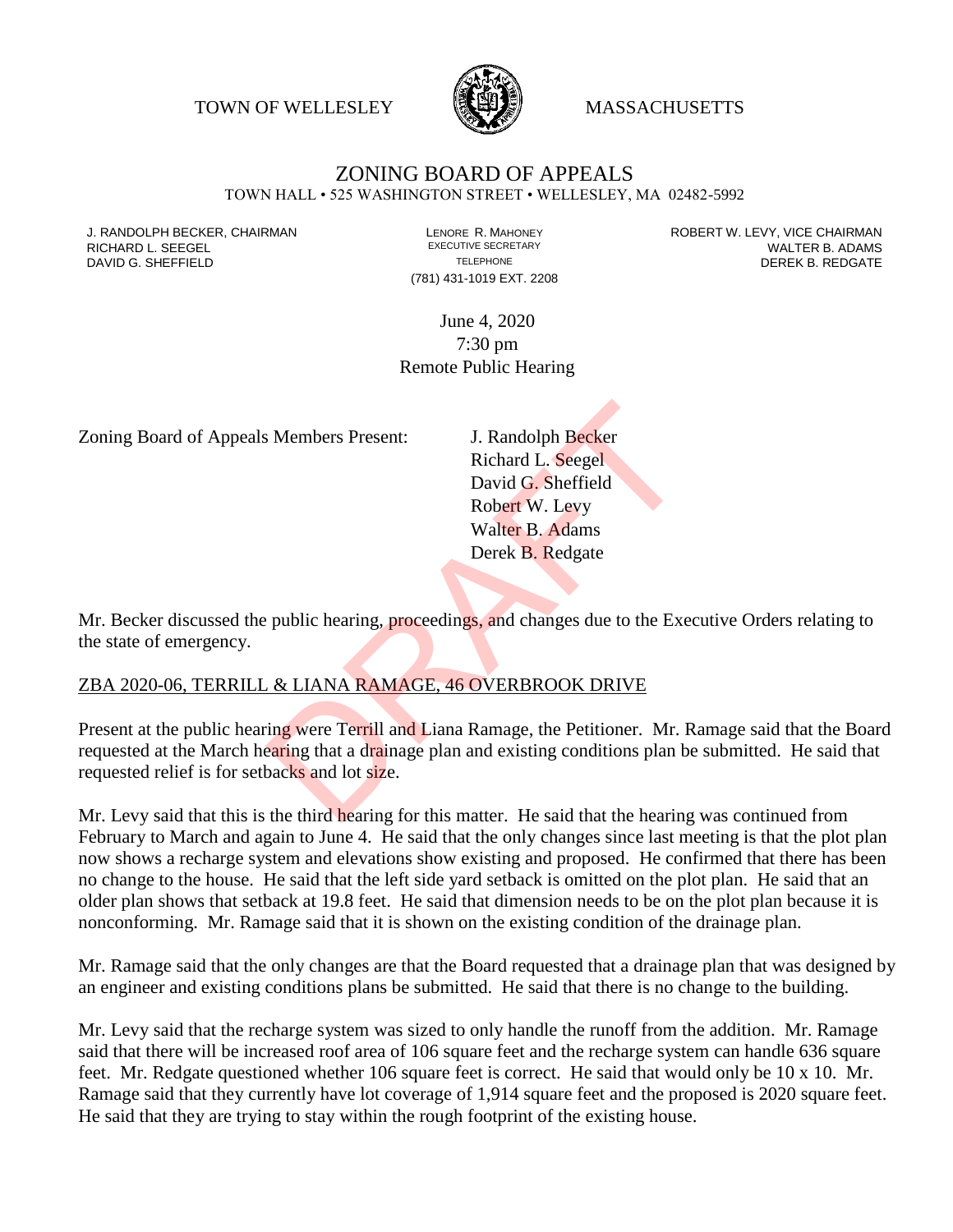Mr. Adams said that this is substantially larger than the TLAG that is allowed for the district. He said that although they will not be increasing the footprint or the roof by much, they are building a much larger house.

Mr. Redgate said that there are two existing driveways. He asked if the one to the left serves any purpose. Mr. Ramage said that they do park there. He said that they have a basketball hoop there now. He said that they do not have a lot of front yard, so their children use the front yard to play in. Mr. Redgate confirmed that it does not serve as access to a garage.

Mr. Redgate asked about what appears to be a garage door on the right elevation. Mr. Ramage said that it is open to the front and enclosed on the other three sides. He said that the original application has pictures. He said that it is a one car garage that they want to incorporate into the addition. Ms. Ramage said that they were hoping to make it a two car garage. Mr. Ramage said that the right elevation is just a wall.

Mr. Levy said that they will be more than doubling the size of the house. He said that original TLAG is 1,960 square feet and they will be adding 2,776 square feet, for a total of 4,736 square feet, which exceeds the TLAG threshold for a 15,000 square foot district. He said that it is a very large house. He said that he reviewed by minutes from the past hearings and there was a suggestion to make it smaller. He said that there were several references or requests for landscape plans. Mr. Ramage said that there was talk of a landscape plan but he thought that it was determined that it was not needed because it would not accomplish much for the surrounding houses. He said that the TLAG is deceiving because of the roof area. Mr. Levy said that if the lot was 400 square feet bigger and the setback was conforming, the proposed structure would have to go through Large House Review (LHR), which would have required a landscape plan as well as other requirements. He said that although this is exempt from those requirements, the Board does look at those items in conjunction with making a determination of whether the proposed structure will be substantially more detrimental to the neighborhood. He said that this is the third hearing and nothing much has changed with the additional materials. In the past hearings and there was a suggestion to make it<br>or requests for landscape plans. Mr. Ramage said that the<br>t was determined that it was not needed because it would<br>He said that the TLAG is deceiving because of th

Mr. Adams said that the Board received an email from a neighbor indicating their support. He asked if the plans were reviewed with all of the surrounding neighbors. Mr. Ramage said that they had except for the neighbor behind them.

Mr. Redgate said that there was a brief discussion about the project having to go through LHR if the lot was slightly bigger and should the Board have applicants mirror what the Planning Board requires for LHR. He said that the Board determined that it should be on a case by case basis. He said that the Board focused on at least having a drainage report or plan. He said that was the direction that the Board gave the applicant leaving the last hearing. Mr. Levy said that there were several references in the last meeting requesting a landscape plan. Mr. Ramage said that it was determined at the last meeting that a landscape plan was not necessary for this. Ms. Ramage said that it was brought up initially and when they shared a picture of the street view and the house behind, the Board said that the drainage plan and the existing elevations would be sufficient. Mr. Redgate said that the minutes may not be accurate. He said that he did recall that the Board asked if there will be landscaping done as part of the project and the response was affirmative. He said that he did not specifically recall specifically requiring a landscape plan.

Mr. Becker asked if any member of the public had any questions or comments.

Mr. Becker read the Planning Board's updated recommendation.

Mr. Levy asked Mr. Redgate if the recharge system will be adequate. Mr. Redgate said that it is typical. He said that there are no formal requirements for the size. He said that it does meet the general engineering standard of one inch of recharge. He said that he would like to have it looked at by the Engineering Department for a quick review. He said that in general it looks adequate. He said that the consultant is reputable.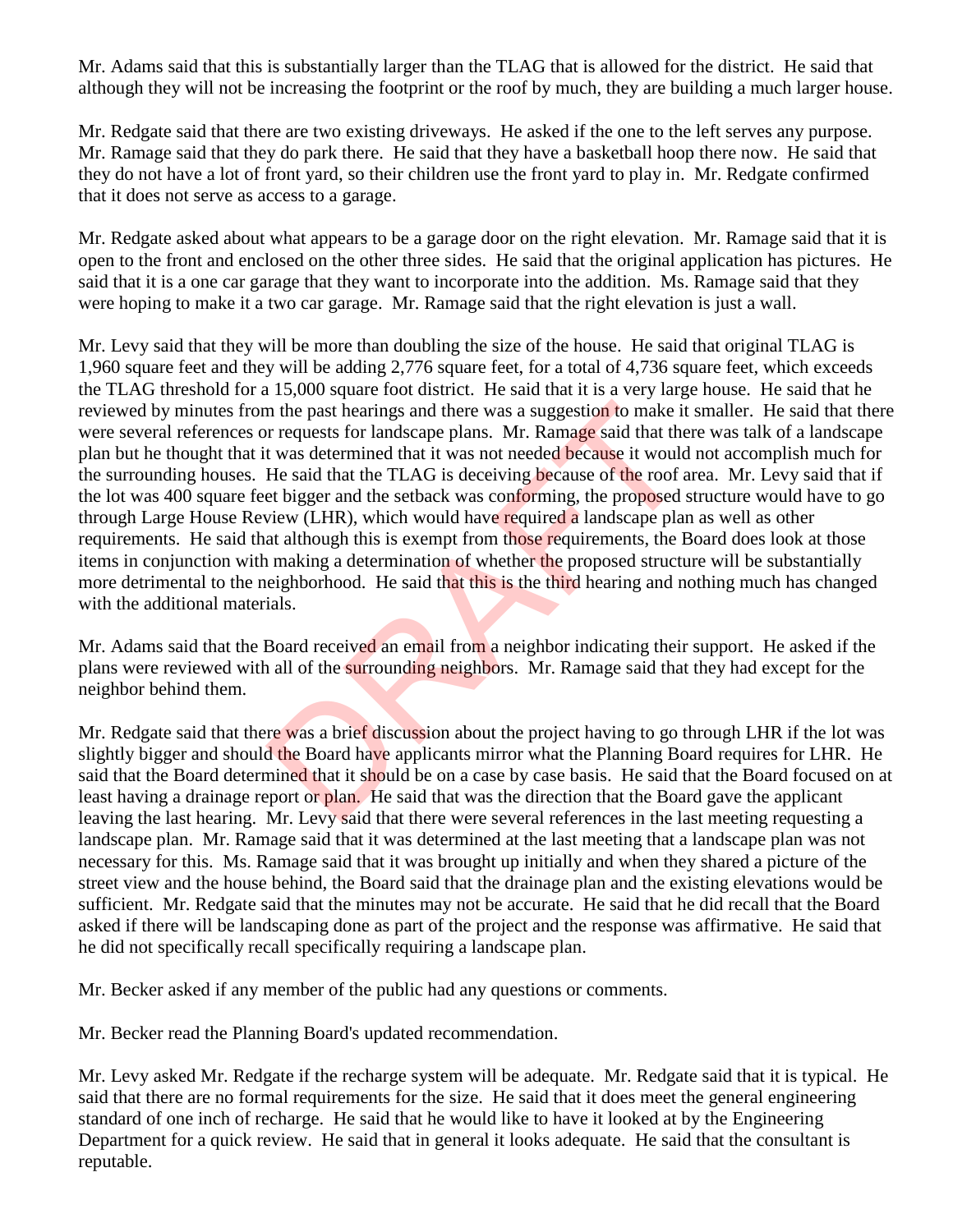Mr. Levy asked about concerns about doubling the size or the TLAG. Mr. Adams said that the issue of changing a neighborhood of smaller homes comes up often. He said that people want to maximize the use of their property. He said that this is a family, not an investor, and he is in favor of granting the request.

Mr. Levy asked if the Applicant would consider mitigating the size of the house by removing the shed. Mr. Ramage said that is something that they can consider. He said that he is not opposed to it. He said that currently it houses his lawn mower and landscape equipment that can be stored in the new garage.

Mr. Redgate said that the triggering of the magic number of 3,600 square feet is not important to him but the magnitude of how much it goes over that is. He said that he would like to see a smaller home but in this case, it has been discussed with the Applicant. He said that the Board did not bring up the issue of the magnitude of square footage that Planning determined to a large house in a harsh enough way to make it change its mind now. He said that he is encouraged that this is a large one story home that covered a lot of area and the footprint will be maintained, not expanded.

Mr. Adams asked if the house will be two or three stories. Mr. Ramage said that it will be two stories with a full walk up attic.

Mr. Adams moved, Mr. Redgate seconded the motion, and the Board voted unanimously to approve a special permit and make a finding that the proposed alteration and enlargement will not be more detrimental to the neighborhood, subject to conditions that the shed be removed, the drainage system shall not be altered, the drainage plan be reviewed by the town's engineering department, and the left side yard setback be inserted on the plot plan. Notice will be two or three stories. Mr. Ramage said that if<br>
Redgate seconded the motion, and the Board voted unaning<br>
that the proposed alteration and enlargement will not b<br>
conditions that the shed be removed, the drai

Mr. Levy voted aye. Mr. Adams voted aye. Mr. Redgate voted aye.

Mr. Levy moved, Mr. Adams seconded the motion, and the Board voted unanimously to authorize Lenore Mahoney, Executive Secretary, to sign the decision in their behalf, after it has been circulated and reviewed by the Board members without objection.

Mr. Levy voted aye. Mr. Adams voted aye. Mr. Redgate voted aye.

# ZBA 2020-12, PETER & ELIZABETH WELBURN, 20 CUSHING ROAD

Present at the public hearing was David Himmelberger, Esq., representing Peter and Elizabeth Welburn, the Petitioner. Mr. Himmelberger said that the request is to raze and rebuild a pre-existing nonconforming single car garage, and construct an 11 foot deep, two story addition to the rear of the single family residence with less than required setbacks. He said that the pre-existing home is nonconforming due to insufficient lot area, frontage, lot width, front, side and rear yard setbacks. He said that on March 5, 2020, he requested a continuance because he discovered that the plot plan that was submitted erroneously included 533 square feet of additional land that was not owned in fee but was an easement. He said that he provided the Board with documentation the shows how the error came about and a corrected plot plan.

Mr. Himmelberger said that the proposal is to add on to the rear of the home. He said that the addition will retain the existing height of 28.5 feet. He said that existing lot coverage of 25.3 percent will increase to 33 percent and all of the proposed setbacks will be nominally better than existing setbacks. He said that the garage will be moved a few feet and will have an additional 15 inches of height, so it will rise to 13 feet 3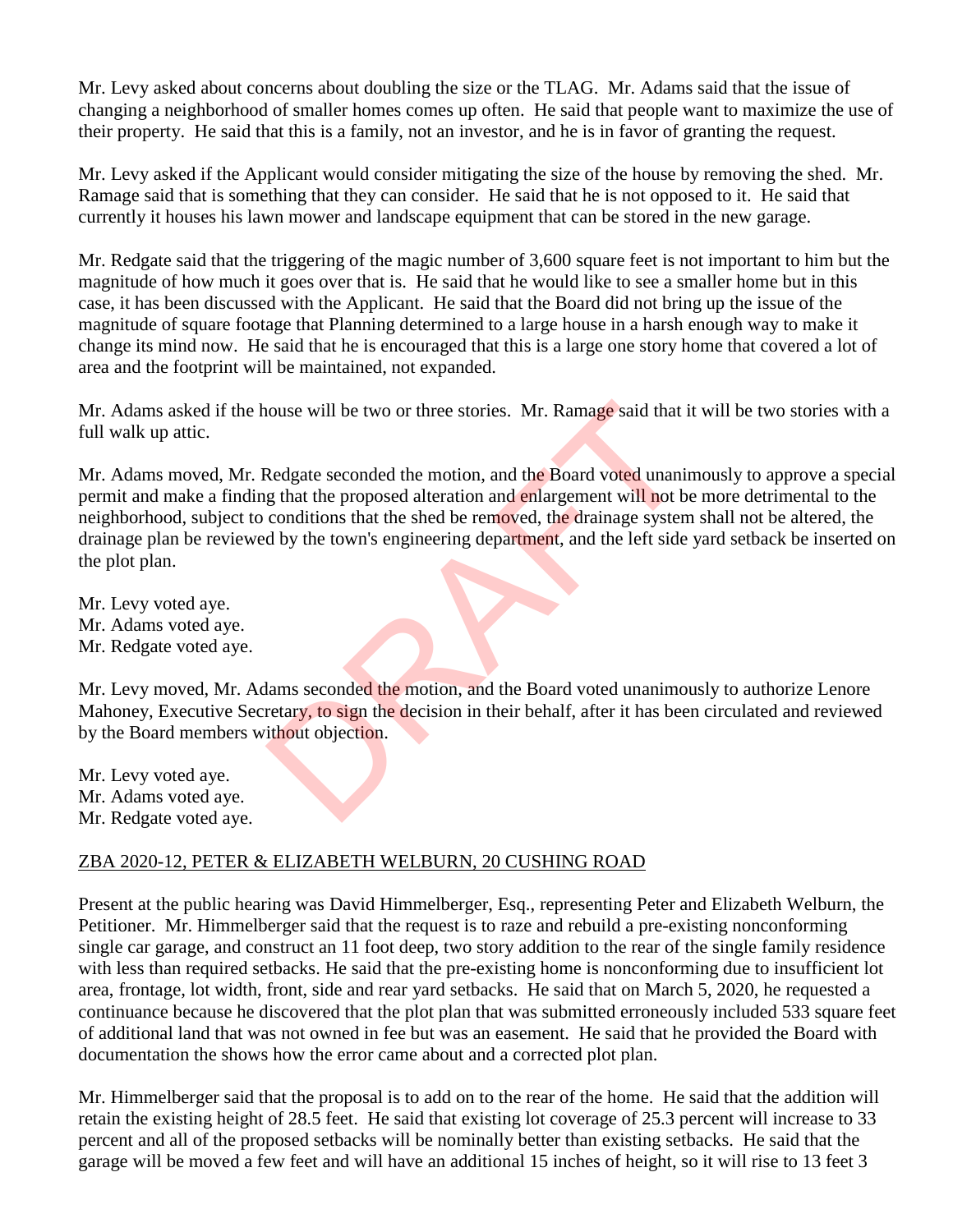inches. He said that a relief drawing of the garage was submitted that shows the de minimis increase to make it a functional single car garage.

Mr. Himmelberger said that the TLAG of 1,827 square feet for the existing structure will increase 2,519 square feet, which is well below the 4,300 square foot threshold for the 20,000 square foot district. He said that it is an unusual lot in that it is slightly over 5,000 square feet. He said that the house fits nicely on it. He said that neighbors on both sides and across the street submitted letters of support. He said that this is a seamless addition to a beautiful four square home. He said that the only change from the prior submittal is that the back left corner was pulled in further so that it would not be more than the existing left side yard setback of 6 feet three inches. He said that the new setback is 6 feet eight inches. He said that the elevations show what a wonderful addition this is and that it will not be substantially more detrimental to the neighborhood than the pre-existing nonconformities. He requested that the Board grant favorable approval of a special permit.

Mr. Becker said that he looked at a 12 house neighborhood around 20 Cushing Road and this is the smallest TLAG currently and will still be smallest TLAG after the addition.

Mr. Adams said that it is reasonable for the Board to approve well designed additions to properties on small lots. He said that he did not have any objection to this proposed design. reasonable for the Board to approve well designed additiont have any objection to this proposed design.<br>
member of the public had any comments or questions.<br>
ining Board recommendation.<br>
2 will be any drainage system. Mr.

Mr. Becker asked if any member of the public had any comments or questions.

Mr. Becker read the Planning Board recommendation.

Mr. Adams asked if there will be any drainage system. Mr. Himmelberger said that there will be roof leader gutters. He said that the additional impervious is 400 square feet, which is a de minimis increase.

Mr. Seegel moved, Mr. Adams seconded the motion, and the Board voted unanimously to approve a special permit.

Mr. Becker voted aye. Mr. Seegel voted aye. Mr. Adams voted aye.

Mr. Adams moved, Mr. Becker seconded the motion, and the Board voted unanimously to authorize Lenore Mahoney, Executive Secretary to sign the decision in their behalf.

Mr. Becker voted aye. Mr. Seegel voted aye. Mr. Adams voted aye.

#### ZBA 2020-13, KRASSEN DRAGANOV, 148 WALNUT STREET

Present at the public hearing was David Himmelberger, Esq., representing Krassen Draganov, the Petitioner. Mr. Himmelberger said that the hearing was continued from March 5, 2020 to try to address abutter concerns with respect to retaining walls. He said that due to issues surrounding the pandemic and the ability to get surveys done in a timely basis, the abutter has been working diligently to try to determine how this proposed project would impact his property but has not been able to finalize the survey and his thinking on this. He requested that the Board grant a continuance to the September 10, 2020 public hearing. He said that this is a somewhat nuanced project in how it will relate and integrate with the abutter's property. He said that his client and his family are hoping to visit family in Europe during the summer.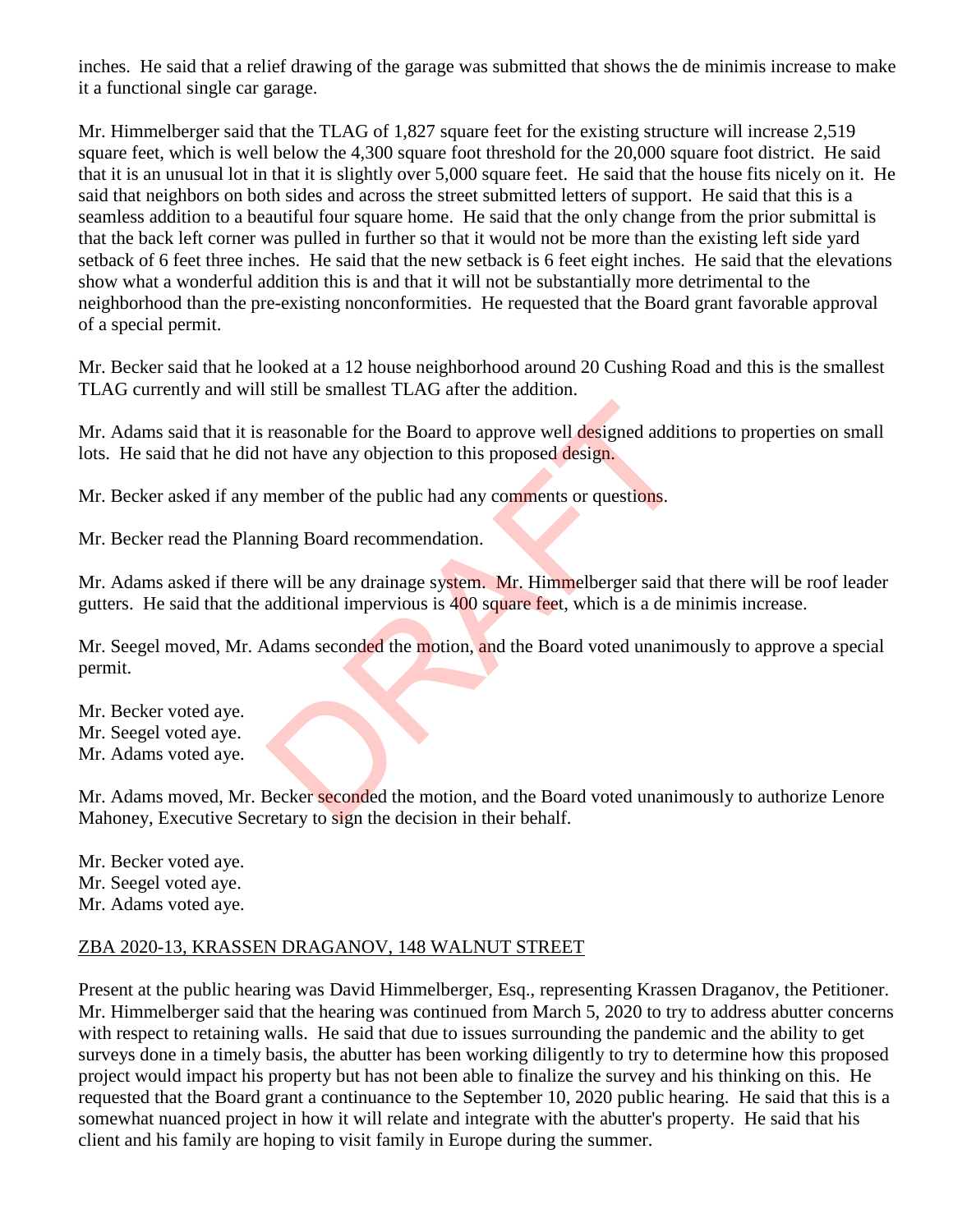Mr. Adams asked which abutter is the one that the Applicant is trying to work with. Mr. Himmelberger said that it is the abutter to the right at 156 Walnut Street. He said that the properties to the east have been significantly modified with significant terraforming at the rear of the lots. He said that there is some desire on the part of 156 Walnut Street to try to combine with 148 Walnut Street to get a better set of elevations. He said that there is an opportunity to find agreement with the abutter at 156 Walnut Street, who is represented by Laurence Shind, Esq., with whom Mr. Himmelberger has been in contact with. He said that he advised Mr. Shind that he would be requesting a continuance of the hearing until the September meeting.

Mr. Seegel said that when the petition is heard, it should be treated as a new matter and should be readvertised, as he will no longer be a member of the Board. Mr. Becker said that it was not clear to him that this project should be considered as a special permit. He said that the left side conformed before and one could argue that the right side conformed. He said that on the proposed structure, those setbacks are no longer conforming and it looks like there will be two new nonconformities. He questioned why this would be a special permit rather than a variance. He said that three or four of the retaining walls are currently shown on the plan extending off of the lot at 148 Walnut Street, there should be something in the package to indicate what is going on there and why. He said that he was not sure that the Board can take action on retaining walls at 156 Walnut Street. He said that there are some questions that need to be worked out and waiting until September is a good idea.

Mr. Becker said that the property is located in a Water Supply Protection District (WSPD) and there is nothing in the materials that were submitted that addresses that. He said that it looks like there are 11 feet of fill and there are certain requirements in the WSPD for that. He said that the Applicant needs to indicate how the requirements will be met.

Mr. Becker said that the site or civil drawings and the architectural do not fit together exactly.

Mr. Seegel asked if the petition should be withdrawn without prejudice and resubmitted. Mr. Himmelberger said that will be ample time to submit materials before September. Mr. Seegel said that if it is going to be requested as a variance, it will have to be re-advertised. He said that the Board has the authority to waive the application fee.

Mr. Adams asked about the road that goes from Walnut Place to 148 Walnut Street. He asked if there is any proposed change to the road as part of this project. Mr. Himmelberger said that currently there is no intention to change the location of the driveway. He said that it is an easement over 156 to 148 Walnut Street. He said that Mr. Shind pointed out that the location of the existing easement driveway does not match up with the original plan of land, being forward to Walnut Street rather than at the rear of 156 Walnut Street. He said that it is not a level surface to the rear of the lot and not easily pushed back. about Street. He said that there are some questions that ne<br>property is located in a Water Supply Protection District<br>hat were submitted that addresses that. He said that it loo<br>requirements in the WSPD for that. He said t

Mr. Adams said that he agreed with Mr. Seegel. He said that he has not heard any dispute regarding increasing nonconformities. He said that it makes sense to withdraw without prejudice and refile. Mr. Himmelberger asked that the Board allow the petition to be withdrawn without prejudice and to waive the filing fee. He said that the Applicant will pay the \$25 publication fee.

Mr. Seegel moved, Mr. Adams seconded the motion, and the Board voted unanimously to allow the petition to be withdrawn without prejudice and to waive the application fee upon resubmittal.

Mr. Becker voted aye. Mr. Seegel voted aye. Mr. Adams voted aye.

# ZBA 2020-15, STEPHEN & MARYANNE ULIAN, 14 WINDSOR ROAD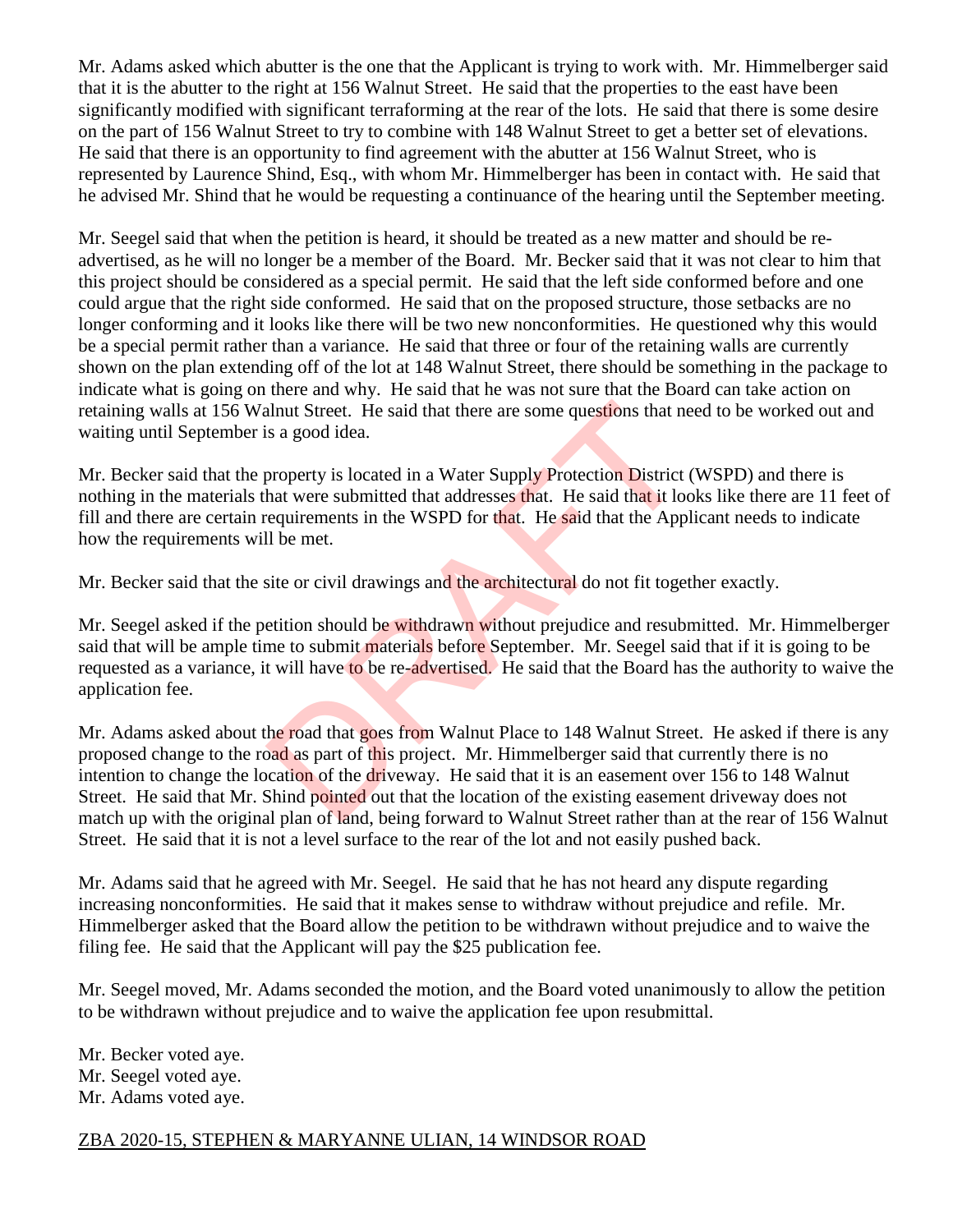Present at the public hearing was David Himmelberger, Esq., representing Stephen & Maryanne Ulian, the Petitioner. Mr. Himmelberger said that this matter was before the Board in March. He said that subsequently, the Applicants questioned whether they wished to proceed with a project like this in the current state of affairs and requested that the petition be allowed to be withdrawn without prejudice. He said that the Ulians will assess how things turn out over the coming months before reconsidering to proceed further.

Mr. Seegel moved, Mr. Adams seconded the motion, and the Board voted unanimously to allow the petition to be withdrawn without prejudice.

Mr. Becker voted aye. Mr. Seegel voted aye. Mr. Adams voted aye.

David Himmelberger thanked Mr. Seegel for his service to the Board and the Town. He said that it has been an honor and a privilege to be able to appear in front of Mr. Seegel these past few years and he thanked him from the bottom of his heart. He said that we are going to miss you as a town.

### ZBA 2020-18, CHARLES & JANE ELLIS, 73 WHITTIER ROAD

There was no one present at the public hearing representing the Applicant.

Mr. Becker asked if there had been any further communication from Ms. Ellis about proceeding with the hearing. Ms. Mahoney said that there was not.

Mr. Adams said that the petition involved a pool and had a lot of issues. He said that the Board could make a decision about if the Petitioners are not present to defend it.

Mr. Seegel said that all of the Board members had great difficulty with this application. He suggested that the Board withdraw the petition without prejudice for failure to appear. He said that the Petitioner will have to start again with something that the Board is more amenable to. Mr. Adams said that a new submittal should have better documents. Mr. Becker agreed that withdrawing the petition was a good solution because it would allow the Board to hear it with a different panel if they Petitioner chooses to move forward. eart. He said that we are going to miss you as a town.<br>
S & JANE ELLIS, 73 WHITTIER ROAD<br>
t at the public hearing representing the Applicant.<br>
had been any further communication from Ms. Ellis abc<br>
aid that there was not.<br>

Mr. Seegel moved, Mr. Adams seconded the motion, and the Board voted unanimously to dismiss the petition without prejudice, due to failure to appear.

Mr. Becker voted aye. Mr. Seegel voted aye. Mr. Adams voted aye.

#### ZBA 2020-19, STEPHAN GAULDIE, 229 WESTON ROAD

Present at the public hearing was David Hornstein, Architect, representing Stephan Gauldie, the Petitioner. Mr. Hornstein said that the house is existing nonconforming on the left side and the proposal is for a conforming addition on the right side. He said that the Board raised a number of concerns, some of them specifically about the drawings and the plans.

Mr. Hornstein said that the Board had asked if he had any experience working in the Town of Wellesley. He said that he has done 37 projects in Wellesley over the last 35 years and he is familiar with town requirements.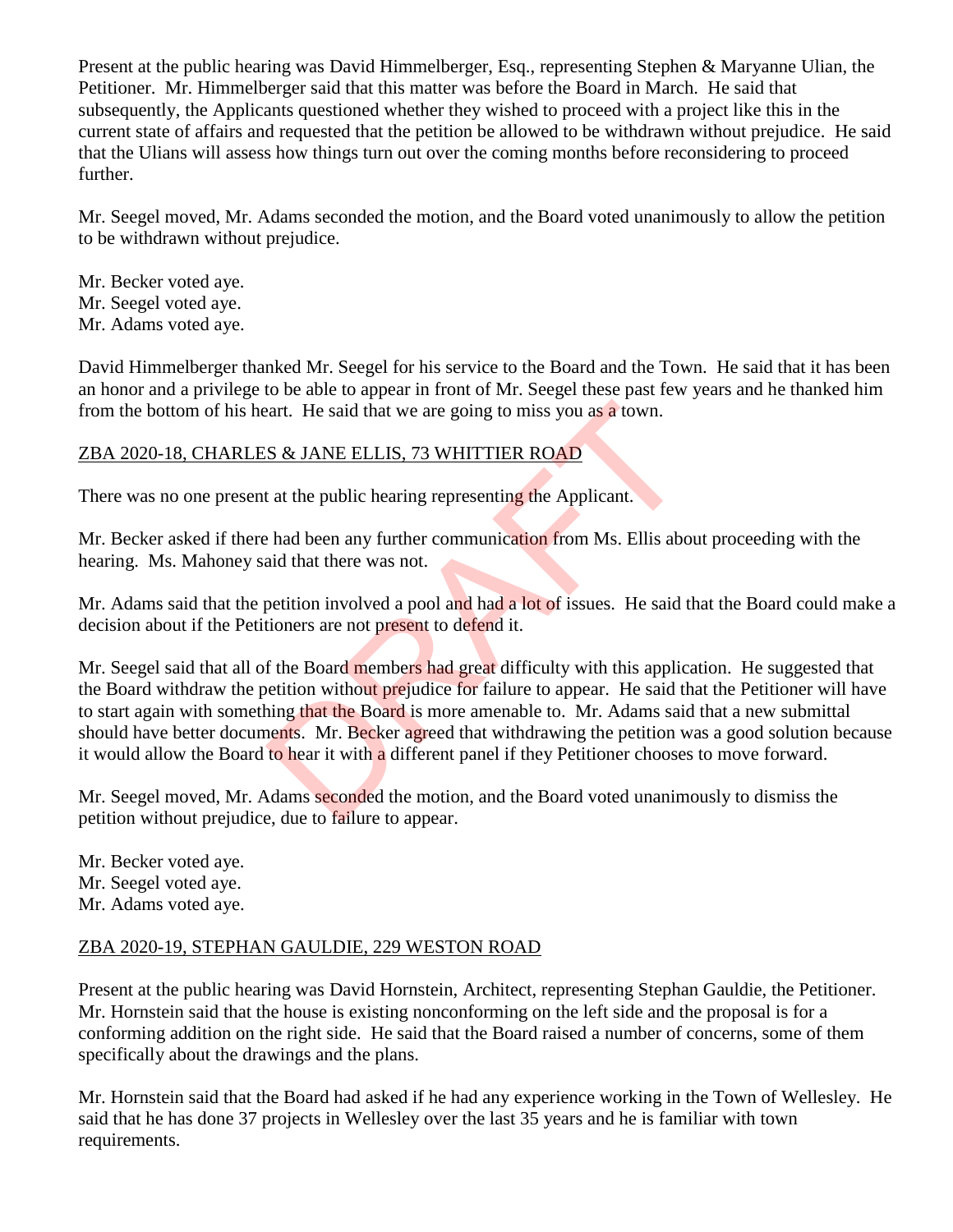Mr. Hornstein discussed concerns about the existing plans. He said that the plans did not show the stairway in the basement and the rooms were not labeled correctly. He said that the new room on the lower level has egress to an outdoor stairway and through the rec room to a stairway upstairs. He said that he put descriptive labels on the rooms on the first and second floor.

Mr. Hornstein said that the height had not been expressed from average grade. He said that 27.2 feet is the height above average natural grade. He said that the existing roof height matches the existing house.

Mr. Hornstein said that there was concern about a railing on an exterior stair on the right side. Mr. Sheffield said that Plan A4 should show the stair and railing even though the stair is underground. Mr. Hornstein said that he eliminated the railing. He displayed Plan P2. He said that they covered the stair with safety glass with an end panel that hinges up. He said that eliminates any view from the street or any adjacent property. Mr. Sheffield asked if that will satisfy the Building Code as an egress. Mr. Hornstein said that the skylight is 7 feet long by 3 feet wide, so it is more than enough to meet the egress requirements. He said that it is a spring loaded fire hatch where you pull the handle and it pops open.

Mr. Hornstein said that the Board had a number of labeling questions on the site plan. He said that they put an open space analysis on the plan. He said that the existing house had 34 percent open space and the proposed house has 32.9 percent. He said that the existing driveway is shaded on the plan and will be coming out. He said that the area of concrete pavers will be removed. He said that the rear deck will be removed. The Board had a number of labeling questions on the site p and the plan. He said that the existing house had 34 percent percent. He said that the existing driveway is shaded on the area of concrete pavers will be removed.

Mr. Hornstein said that they will add the diagonally hatched area that encompasses the 113 square foot addition that exists and will be absorbed into the new building. He said that they will add a front porch.

Mr. Hornstein said that they will decrease the amount of impervious surface will decrease by 353 feet. He said that they are proposing a much smaller paved area than what is currently there. He said that it will be a significant visual improvement to not have cars parked on the concrete pavers by the sidewalk. He said that parking will be moved back to the garage.

Mr. Hornstein said that all of the dimensions have been expressed on the site plan as decimals and as feet and inches. He said that all of the setbacks and every dimension that could be, was dimensioned.

Mr. Hornstein said that the existing garage will be removed.

Mr. Seegel asked if the 32.9 percent that is shown on the Open Space Analysis on Sheet 3 is lot coverage. Mr. Hornstein said that he enumerated the components to highlight the open space analysis that referenced paved surfaces, decks, etc. Mr. Seegel asked about the total square footage of the house. Mr. Hornstein said that the total square footage including the garage is 2,867 square feet.

Mr. Redgate said that this lot is nonconforming because the left side of the existing structure does not meet the 20 foot setback. He said that the right side of the existing house does meet the 20 foot setback. He said that the proposal is for an addition that will be conforming on the right side, however the stairway out of the basement creates a new nonconformity on the right side. Mr. Hornstein said that his understanding is that if it is below grade, it does not count against setback. Mr. Sheffield said that Mr. Hornstein created an elongated bulkhead below grade that does not count in the setback. Mr. Hornstein said that it is lower than a typical bulkhead. He said that this will be about 14 inches above the ground. Mr. Redgate questioned whether a 25 feet long by 4.2 side structure would be considered to be a variance. He said that the top of wall would be exposed in the setback. Mr. Hornstein said that the top of wall is pretty much at grade. He said that it is approximately four inches above grade. Mr. Sheffield suggested that it not just be labeled "basement stairwell" because it ought to be described further.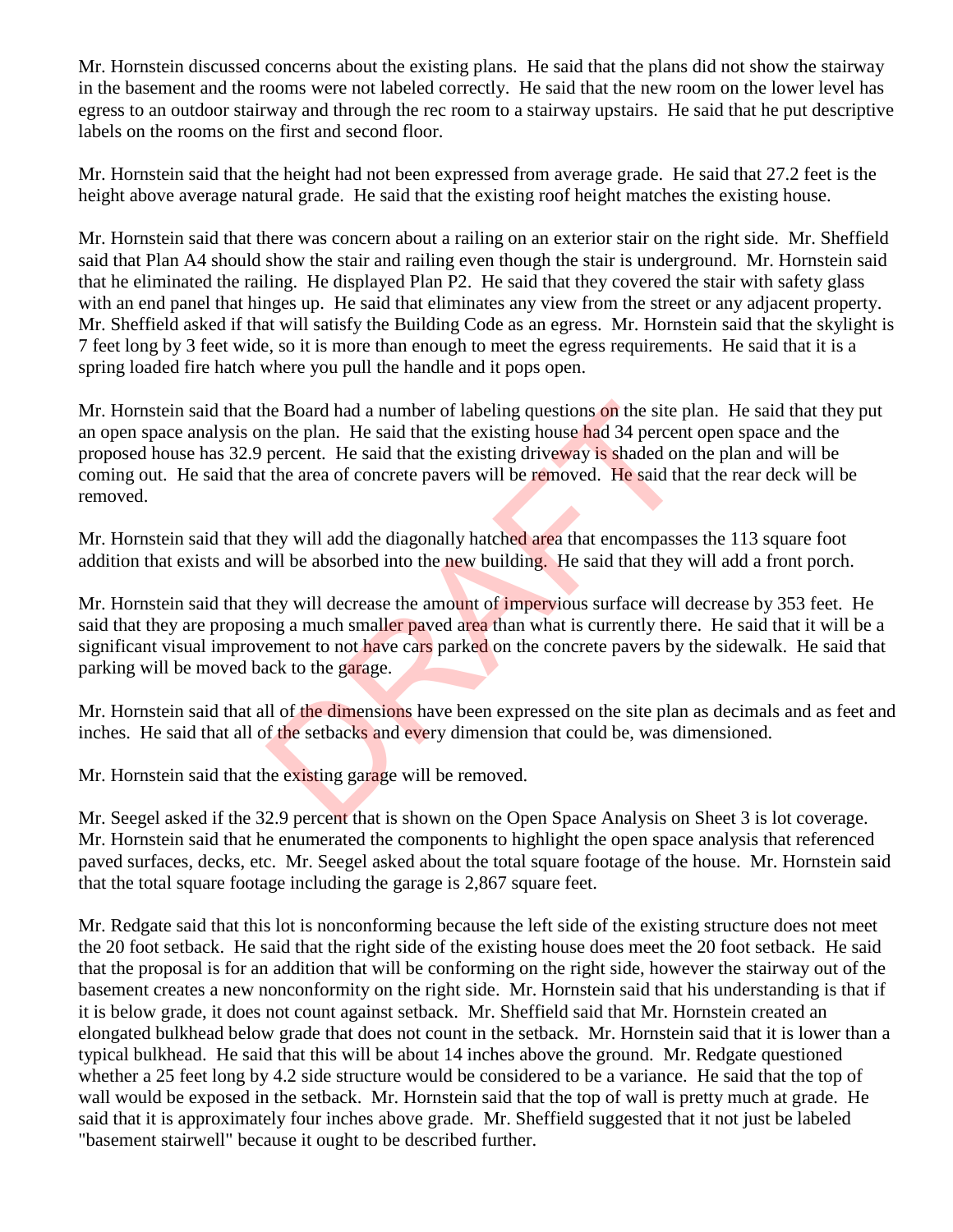Mr. Sheffield said that there had been discussion about the circular drive and a landscape plan, which has been provided. He said that he has often bicycled on Weston Road and has not found any difficulty is riding past a circular drive. He said that it is probably safer than someone having to back out of the driveway. He said that many of the properties on Weston Road and the side roads off of it have circular drives. Mr. Hornstein displayed a plan that shows the properties with circular drives on Weston Road, where they are the norm, not the exception.

Mr. Seegel said that he is not troubled by the circular drive any longer. He said that when you put a circular driveway in, you have to keep the landscaping at a maximum height so that cars coming down can see a vehicle on the driveway in case it is moving. Mr. Hornstein said that they chose the shrubs in height order. He said that the ones on the outsides are lower to create a line of sight over the shrubs before the nose of the car is on the sidewalk. He said that they sat in the car and chose shrubs that would be below eye line. He displayed a perspective view of the landscape.

Mr. Sheffield asked if the perspective view exaggerates the curb cut. Mr. Hornstein said that the curb cut is 12 feet, as shown on the site plan.

Mr. Redgate said that one of his issues with the curb cut is that when the town rebuilt Weston Road less than 10 years ago, it was a pretty delicate operation with the curbing set at certain elevations for good drainage in the roadway. He said that by adding a driveway, they will cut into something that is fairly new and getting the curbing, sidewalk and elevations to working nicely on land that is not owned by the Petitioner, could be a problem over time if too many people add circular driveways. He said that there should be engineering plans that coordinate with the town's DPW. Mr. Seegel and Mr. Sheffield agreed with Mr. Redgate that the plans should be coordinated with the town engineer. Mr. Sheffield discussed inserting a condition that requires coordination of the curb cuts and the configuration by approved by the town engineer. He said that otherwise he is satisfied with everything that was presented. e of his issues with the curb cut is that when the town rebutty delicate operation with the curbing set at certain elevations to the state operation with the curbing set at certain elevations to working nicely on land that

Mr. Redgate discussed inserting a condition that the type of stairway that the Board has never seen before, does Massachusetts Building Code consider that a structure or just an elongated bulkhead. Mr. Sheffield said that Mr. Grant will determine that. Mr. Redgate said that this approval would assume that the stairway access from the basement is not considered a structure as far as Massachusetts Building Code.

Mr. Becker asked if any member of the public had any comments or questions.

Mr. Seegel read the Planning Board recommendation.

Mr. Seegel asked if there will be any underground retention areas for the roof. Mr. Hornstein said that he spoke to the building inspector and was told that this area has excellent drainage, so they do not need anything more than splash pads and redirecting for containment. Mr. Seegel said that now there will be a very large roof draining onto the surface of the circular driveway. Mr. Hornstein said that they can direct the water to pervious surface and it will not drain on the driveway. He said that a complete guttering system is shown on the elevations.

Mr. Redgate said that the Board has not held single family homes to a drainage standard. He said that when the Board reviews a home in the Water Supply Protection District, it typically asks for some sort of stormwater information. He asked about the TLAG of the proposed home. Mr. Hornstein said that it will be 2,867 square feet. Mr. Redgate said that this is not a large house.

Mr. Becker said that the Zoning Bylaw requirements for drainage review start with acre lots and above. He said that most of the residential projects that the Board reviews do not come close to that.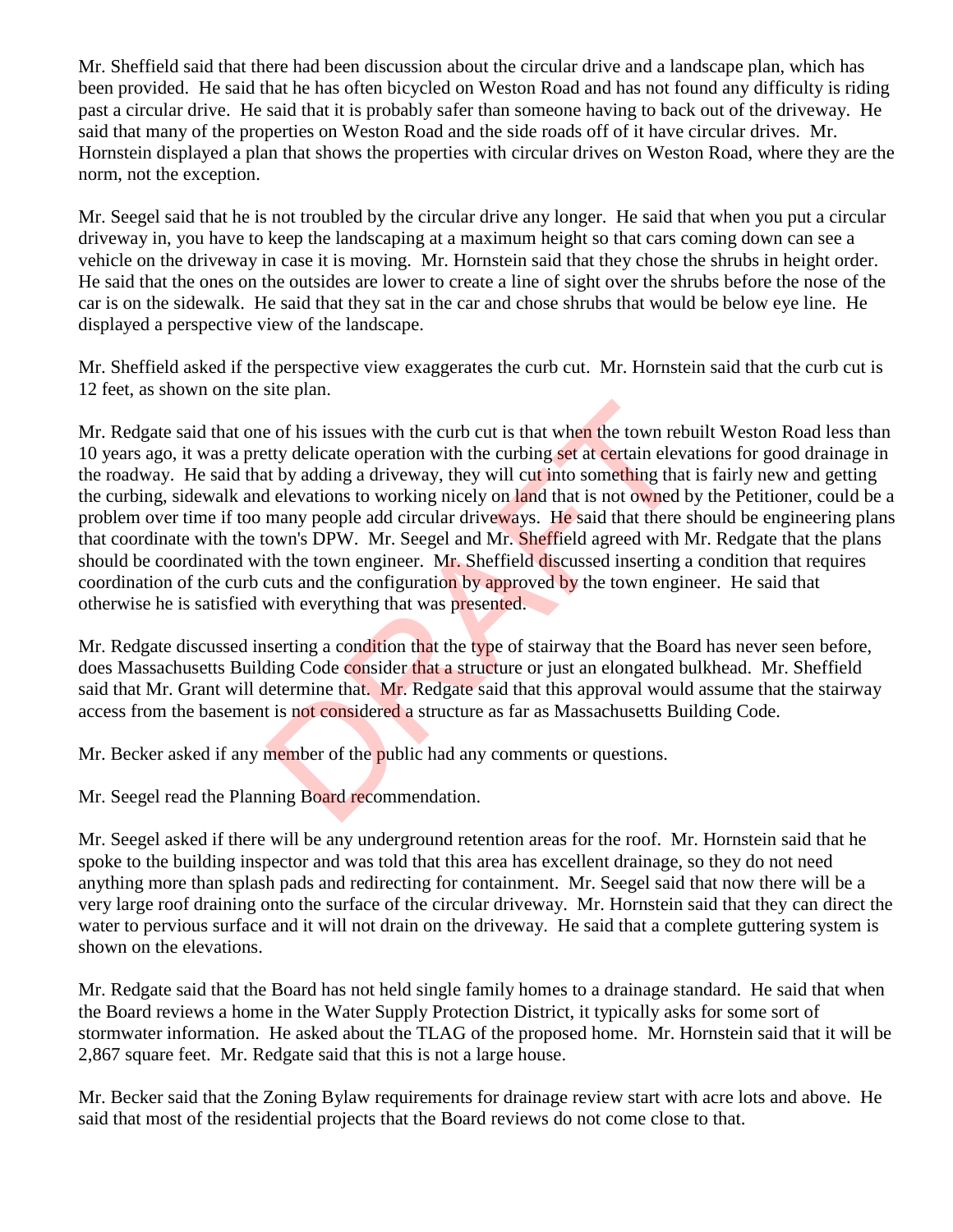Mr. Seegel said that the DPW engineering may request some sort of grate at the end of the circular driveway. He said that is why the Board should leave that up to the DPW. Mr. Redgate agreed. He said that there are a lot of issues involved there. He said that it is not a simple exercise.

Mr. Sheffield moved, Mr. Redgate seconded the motion, and the Board voted unanimously to approve a special permit, as presented, subject to a condition that the interface of the circular driveway with Weston Road be reviewed by the town engineers and follow any mitigations that they so direct.

Mr. Seegel voted aye. Mr. Sheffield voted aye. Mr. Redgate voted aye.

Mr. Seegel moved, Mr. Redgate seconded the motion, and the Board voted unanimously to authorize Lenore Mahoney, Executive Secretary, to sign the decision in their behalf.

Mr. Seegel voted aye. Mr. Sheffield voted aye. Mr. Redgate voted aye.

#### ZBA 2020-22, LOWER FALLS LLC, 10 WASHINGTON STREET

Present at the public hearing was Kathy McLean, owner of Fitness Advantage, representing Lower Falls LL, the Petitioner. Ms. McLean said that the continued petition is a request for a special permit for a sign place above the door at 10 Washington Street. She said that it had been approved but she wanted to be sure that the sign was her true logo and not just a portion of the logo. She said that the Board asked her to go back to the Design Review Board (DRB) and the sign was approved.

Mr. Sheffield said that there are three lamps that illuminated the previous sign. He asked if all three are needed for the smaller sign. He said that on the lower of the two images that were submitted, it looks like two of the lamps will light brick and one will light the logo. He said that the image provided by the sign company does not center the sign over the door. Ms. McLean said that it will be centered. Mr. Sheffield asked if the sign behind glass will be removed. Ms. McLean said that it is fixed to the inside of the door. Mr. Sheffield asked if that sign is still needed. Ms. McLean said that the little sign on the door is not visible to oncoming traffic. She said that the gas station next door has three huge signs that block her door. She said that is why she wanted a sign that is high enough for oncoming traffic to see. She said that the sign on the door says, "By Appointment," and it has her phone number. Mr. Sheffield said that the image makes it look like there are two signs on that façade, one on the door and the other above the door. He said that the sign on the door is for someone who is walking up to look at it, so the logo is not needed. He said that it looks like overkill. FALLS LLC, 10 WASHINGTON STREET<br>
ing was Kathy McLean, owner of Fitness Advantage, rep<br>
en said that the continued petition is a request for a spec<br>
shington Street. She said that it had been approved but sh<br>
and not just

Mr. Becker said that there is a limitation in the Zoning Bylaw for the total number of signs. He read an excerpt from Section 22A of the Zoning Bylaw. Ms. McLean said that she can have the window sign peeled off. Mr. Sheffield said that during times like these during Covid-19, there may be other messages such as informational announcements for masking that are not behind the door glass but on the adjacent panels on either side of door. Ms. McLean said that due to Covid, she does have information for private instruction on her windows now.

Mr. Becker asked if any member of the public had any comments or questions.

Mr. Becker read the Planning Board recommendation.